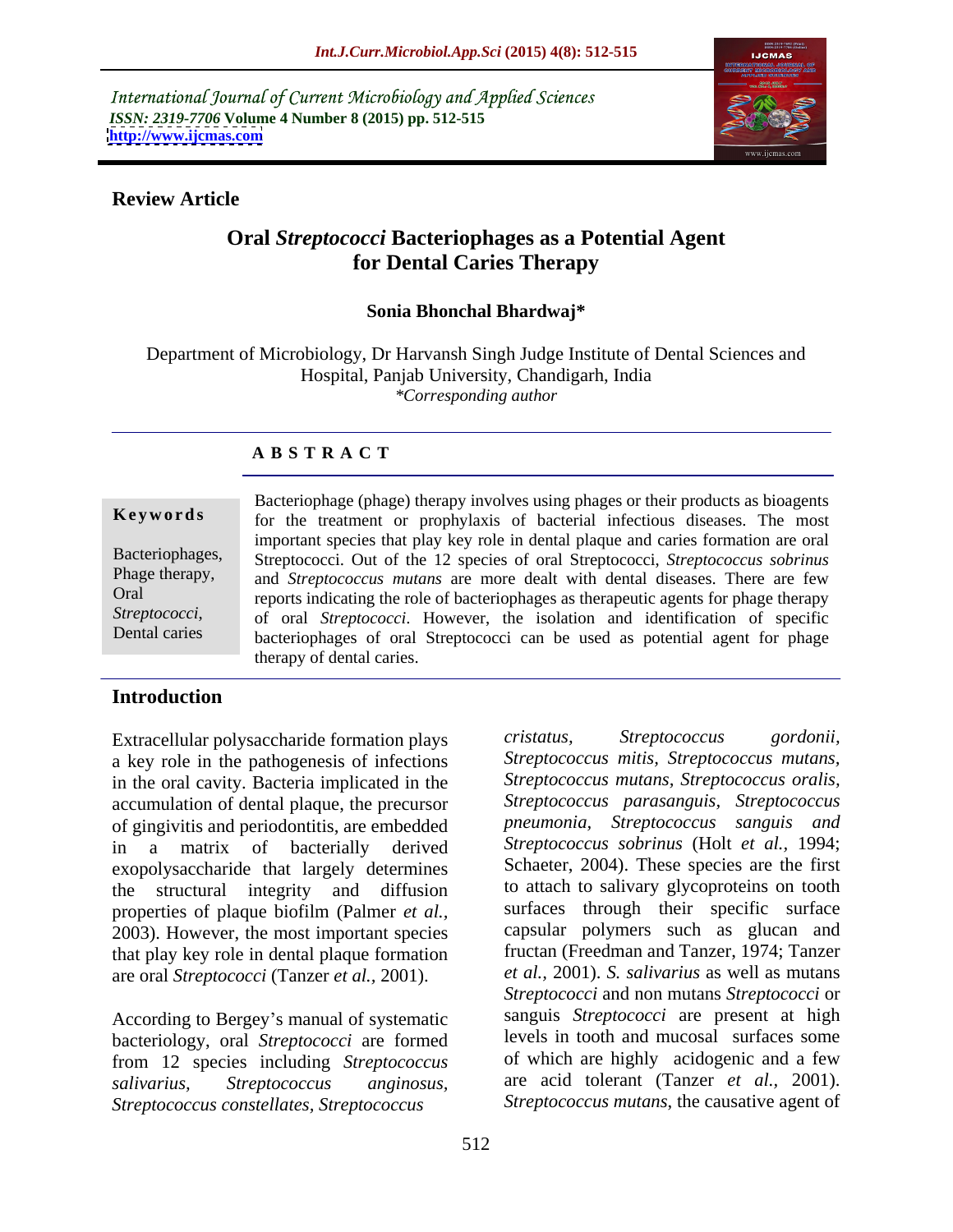dental caries, typically produces a highly and exopolysaccharide production (Hanlon adhesive dextran that enables it to colonize tooth surfaces (Schilling and Bowen, 1992). *S. salivarius* along with *S. sanguis, S. oralis* **Isolation of** *Streptococci* **bacteriophages**  and *S. gordonii* are the first tooth colonizers. However *S. sobrinus* and *S. mutans* are more dealt with dental diseases (Van der Ploeg,

# **microflora** 2007) but there are few reports indicating

The bacteriophages, are viruses that attack their specific bacterial hosts, have a great impact on controlling bacterial population (Marks and Sharp, 2000; Chanishvili *et al.,* 2001). In recent decades bacteriophages have been studied as biotechnological tools for treatment and eradication of bacterial pathogens such as *E. coli* in gastrointestinal infections (Marks and Sharp, 2000; Smith *et Pseudomonas aeruginosa* and *Acinetobacter*  as a result of the continuing rise in the complete genome sequence of this lysogenic<br>incidence of multiple antibiotic –resistant phage has been analysed (Van der Ploeg, incidence of multiple antibiotic --resistant phage<br>pathogenic bacteria. 2008). pathogenic bacteria. 2008). Bacteriophages have the potential to regulate the oral microflora by lysing sensitive cells, selecting mutants that may have altered properties and by releasing bacterial components with pro-inflammatory complex nature of infections of the oral cavity suggest that bacteriophages could be considered as potential therapeutic tools for bacteriophages that infect exopolysaccharide Iran (Keivan Beheshti et al., 2010). producing bacteria frequently carry specific polysaccharide depolymerases that aid viral penetration, bacteriophage may constitute a (TEM) of this phage particle showed that it source of enzymes that can disrupt

*et al.,* 2001) in the oral cavity.

# **from the oral cavity**

2008). their influences on dental disorders and **Bacteriophage therapy for the oral** 2001; Okada *et al.*, 2002; Franco e Franco, throughout the world as well as therapy of oral *Streptococci* (Bachrach *et*  microenvironmental niches in human body *al.,* 2003; Hitch *et al.,* 2004). Some reports *al.,* 1993; Drozdova *et al.,* 1998), M102 has been revealed (Van Der Ploeg, *baumanii* in skin burns and grafts (Soothill, 15 of *Streptococcus gordonii* (an oral 1994). Interest in this approach is increasing Streptococcus) has been reported the Several aspects of oral *Streptococci* and dentistry have been studied (Tanzer *et al.,* 2001; Okada *et al.,* 2002; Franco <sup>e</sup> Franco, 2007) but there are few reports indicating the role of bacteriophages in ecology of oral cavity as a microenvironment or the attitude toward phages as strong biotechnological and natural therapeutic agents for phage have indicated the isolation and identification of lytic bacteriophages of *S. mutans* from human saliva (Delisle and Rostkowski, 1993; Armau *et al.,* 1988) and recently the complete genome sequence of one of them *S. mutans* lytic bacteriophage 2007). The characterization of prophage PH 15 of *Streptococcus gordonii* (an oral Streptococcus) has been reported the complete genome sequence of this lysogenic phage has been analysed (Van der Ploeg, 2008).

activity (Delisle and Rostkowski, 1993); the 150nm tails (Higuchi *et al.,* 1982). Recently elimination of infectious foci. As from the Persian Gulf located at the south of A lysogenic bacteriophage of *S. mutans* PK1 has been identified as bacteriophage PK1. It has been revealed that most PK1 phage particles had 95 nm hexagonal heads and a lytic bacteriophage of oral *Streptococcus salivarius*, a member of dental caries producing *Streptococci* has been isolated

pathogenic process associated with biofilm Iran (Keivan Beheshti *et al.*, 2010).<br>The transmission electron microscopy is 83.33 nm in diameter and could be most probably related to Cystoviridae family of bacteriophages. There are few reports of the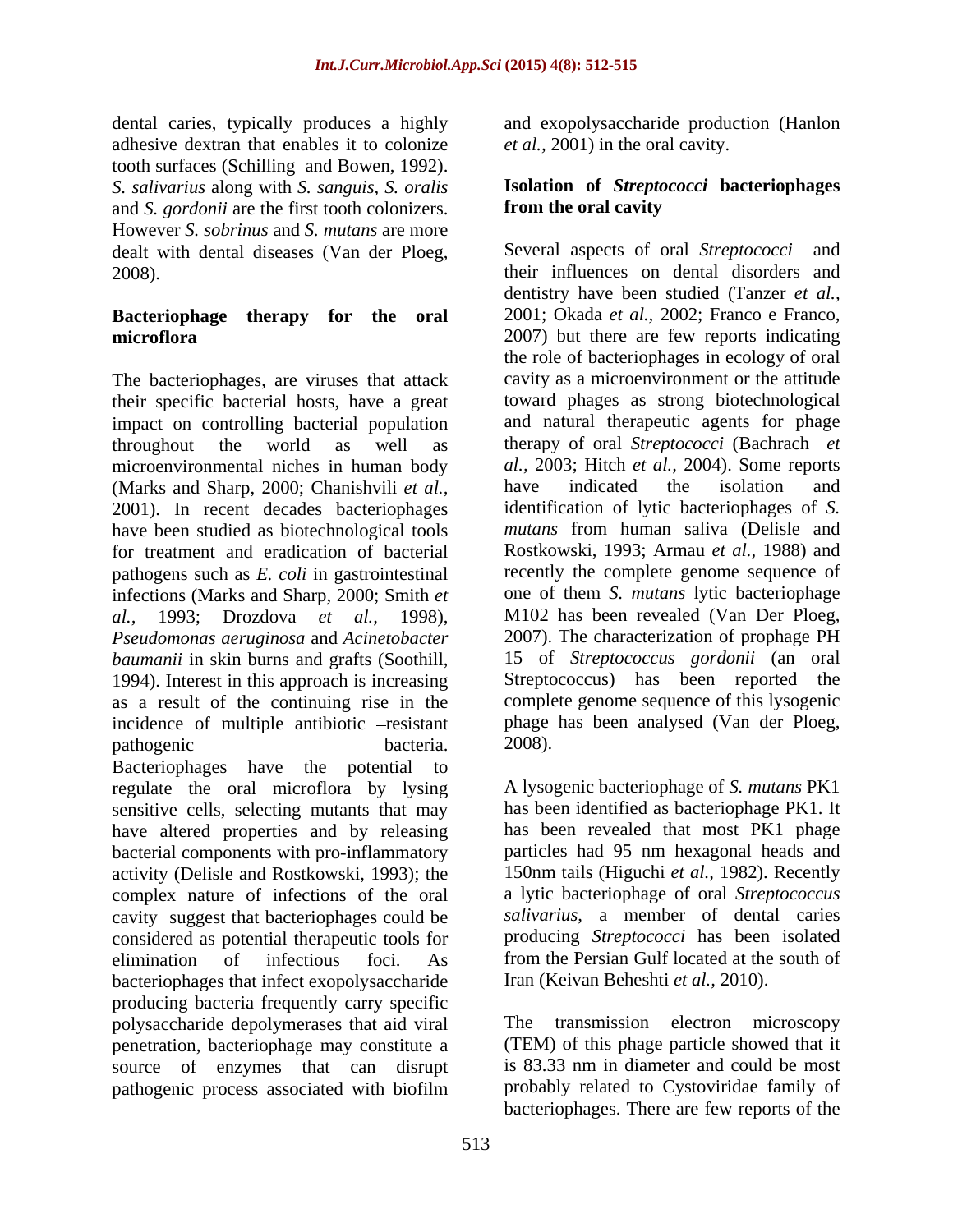isolation of *S. mutans* lytic bacteriophages from salivary samples (Delisle and Disassociation of plaque formation Rostkowski, 1993). There is no report of isolation and identification of lytic in mutants of *Streptococcus mutans*. bacteriophages of other eleven oral *Infect. Immun.*, 10:189–196. *Streptococci* species. Hanlon, G.W., Denyer, S.P., Olliff, C.J.,

The lytic effects of bacteriophages on the oral *Streptococci* could be applied as a potential for phage therapy of dental caries and other dental and periodontal disorders.

- Armau, E., Bousque, J.L., Boue, D., Tiraby, G. 1988. Isolation of lytic *mutans. J. Dent. Res.*, 61: 439–441.
- Bachrach, G., Lecizrovici-Zigmond, M., 39: 215–219.<br>Zlotkin, A., Naor, R., Steinberg, D. Holt, J.G., Krieg, N.R., Sneath, P.H.A., 2003. Bacteriophage isolation from Staly, J.T., Williams, S.T. 1994. human saliva. *Lett. Appl. Microbiol.,*
- Chanishvili, N., Chanishvili, T., Tediashvili, M., Barrow, P.A. 2001. Review: drug resistant bacteria. *J. Chem.*
- Delisle, A.L., Rostkowski, C.A. 1993. Lytic bacteriophages of *Streptococcus mutans. Curr. Microbiol.,* 27: 163  $167.$  2132.
- Drozdova, O.M., An, R.N., Chanishvilli, Experimental study of the interaction  $\frac{Ch}{C}$  of the interaction in the 17. of phages and bacteria in the
- Franco e Franco, T.C.C. 2007. Detection of 2002. PCR detection of the streptococcus mutans and the detection of the streptococcus mutans and school children by polymerase chain<br>reaction  $B_{R27}$ , Dant,  $I = 18:329$ ,  $51:443-447$ . reaction. *Braz. Dent. J.,* 18: 329 333.
- Freedman, M.L., Tanzer, J.M. 1974. from glucan- induced agglutination *Infect. Immun.,* 10: 189–196.
- Ibrahim, L.J. 2001. Reduction in exopolysaccharide viscosity as an aid to bacteriophage penetration through *Pseudomonas aeruginosa* biofilms. *Appl. Environ. Microbiol.,* 67: 2746 2753.
- **References** Higuchi, M., Higuchi, M., Katayose, A. 1982. Identification of PK1 bacteriophage DNA in *Streptococcus mutans. J. Dent. Res.,* 61: 439-441.
	- bacteriophages for *Streptococcus*  Hitch, G., Pralten, J., Taylor, D.W. 2004. *mutans* and *Streptococcus sobrinus*. *J. Den. Res.,* 67: 121. oral cavity. *Lett. Appl. Microbiol.,* Isolation of bacteriophages from the 39: 215 219.
	- 36: 50–53. bacteriology, Williams and Wilkins, Holt, J.G., Krieg, N.R., Sneath, P.H.A., Staly, J.T., Williams, S.T. 1994. Bergeys manual of determinative bacteriology, Williams and Wilkins, USA. Pp. 456–468.
	- Phages and their application against<br>drug resistant bacteria *I Chem* Mentification of *Streptococcus Technol. Biotechol., 76: 689–699.*<br>A L. Rostkowski C.A. 1993 Lytic from Persian Gulf as a potential Keivan Beheshti, M., Majid, B., Farahaz Arbab, Z., Zadeh, Zavareh, 2010. Identification of *Streptococcus salivarius* bacteriophage isolated from Persian Gulf as a potential agent for dental caries phage therapy. *Afr. J. Microbiol. Res.,* 4(20): 2127 2132.
	- T.G., Livshits, M.L. 1998. and biotechnology: a review. *J.*  Marks, T., Sharp, R. 2000. Bacteriophages *Chem. Technol. Biotechnol.,* 75: 6 17.
	- environment. *Zhurmal. Microbiol.* Chada, M., Soda, Y., Hayashi, F., Doi, T., Fordeniol Immunobiol 7: 25–39 Suzuki, J., Miura, K., Kozai, K. *Epidemiol. Immunobiol.,* 7: 25–39. Suzuki, J., Miura, K., Kozai, K.<br>e France T.C.C. 2007. Detection of 2002. PCR detection of *Streptococcus mutans* and *Streptococcus sobrinus* in dental *Streptococcus sobrinus* in dental *Streptococcus sobrinus* in dental plaque samples from Japanese pre plaque samples from Brazilian pre-<br>plaque samples from 1 apanese pre Okada, M., Soda, Y., Hayashi, F., Doi, T., 2002. PCR detection of *Streptococcus mutans* and *Streptococcus sobrinus* in dental plaque samples from Japanese pre school children. *J. Med. Microbiol.,* 51: 443 447.